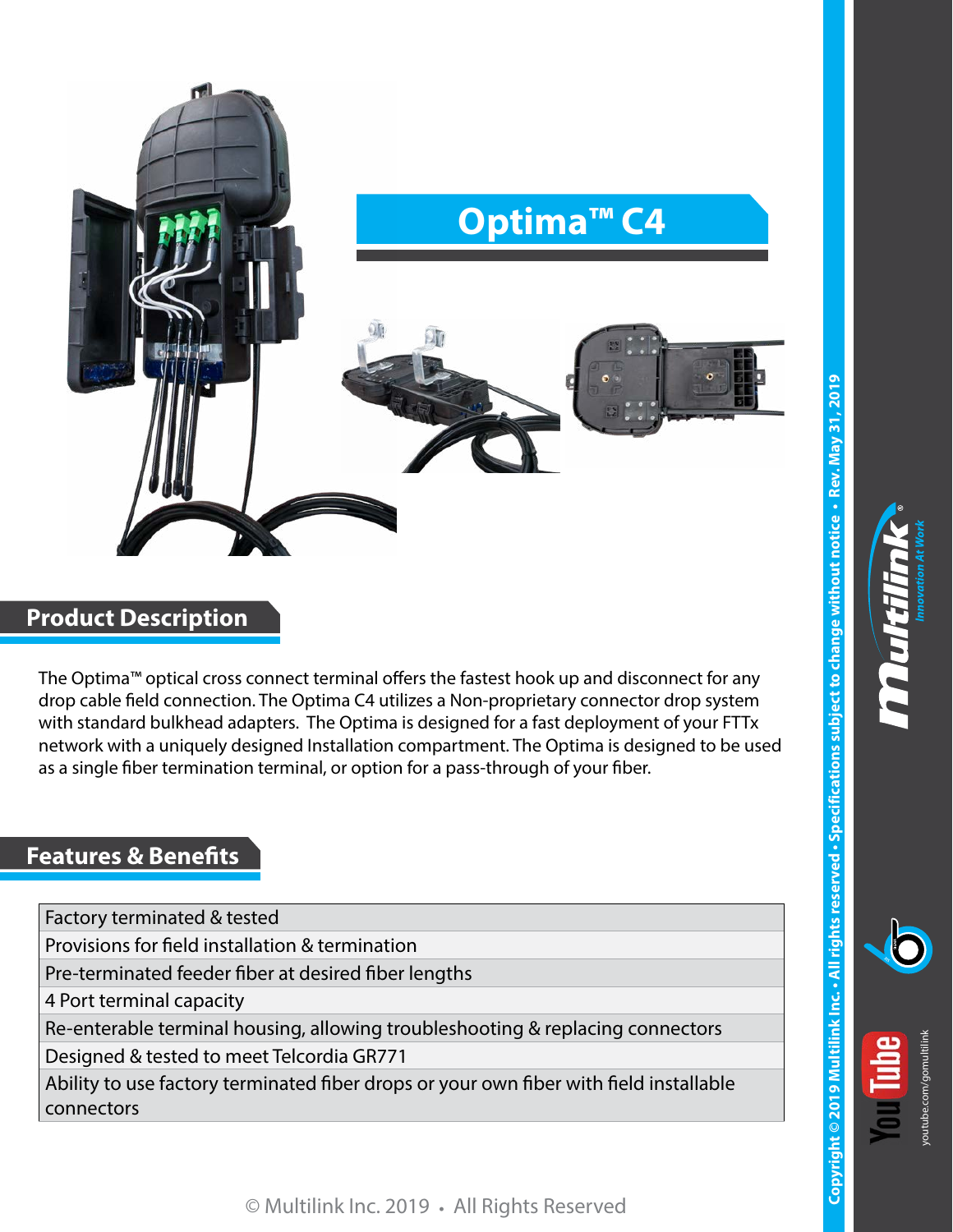

## **Specifications**

| General                  |                                                                     |
|--------------------------|---------------------------------------------------------------------|
| <b>Parameter</b>         | <b>Specification</b>                                                |
|                          | <b>Dimensions:</b>   $12.8''W \times 7.1''H \times 1.7''D$          |
|                          | <b>Material: UV Stabilized Plastic</b>                              |
| Color:                   | <b>Black</b>                                                        |
| Mounting:                | Pole, Pedestal, Strand (horizontal & Vertical), Direct Buried, Wall |
| Input Ports:             |                                                                     |
|                          | $\overline{2}$                                                      |
| <b>Drop Cable Ports:</b> | 4                                                                   |
| Adapter   SC/APC         |                                                                     |
| Compatibility:           | SC/UPC                                                              |
|                          | LC/APC                                                              |
|                          | LC/UPC                                                              |
|                          | <b>Standards: Tested to meet IP-67 &amp; IP-68</b>                  |
|                          | Tested to meet environmental standards                              |

**SPECIFICATIONS**

**Copyright © 2019 Multilink Inc. • All rights reserved • Specifications subject to change without notice • Rev. May 31, 2019**

Copyright © 2019 Multilink Inc. • All rights reserved • Specifications subject to change without notice • Rev. May 31, 2019